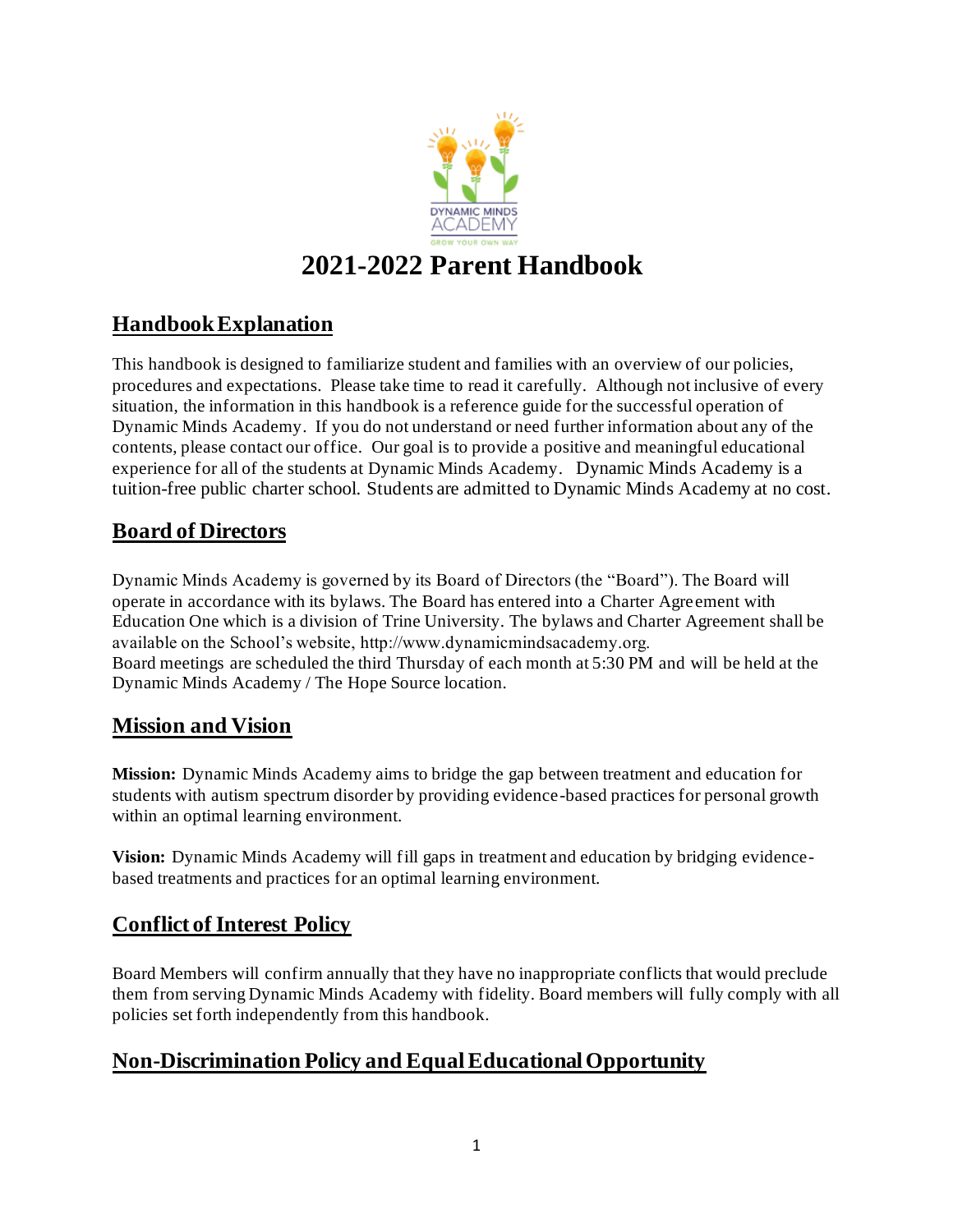Dynamic Minds Academy will foster an educational environment that provides an equal educational opportunity for all students pursuant to all applicable federal, state, and local laws. The School follows all applicable federal, state, and local non-discrimination laws in its educational programs. The School does not, and will not, discriminate on the basis of race, color, national origin, sex, age, religion, disability, or any other protected category specified in applicable federal, state, or local law.

## **Anti-Harassment Policy**

All students, administrators, and employees are responsible for avoiding, discouraging, and re porting any form of unlawful harassment. This policy applies to unlawful conduct occurring on School grounds immediately before, during, or immediately after School hours; in any School program or activity taking place in School facilities, on School transportation, or at other off-campus locations, such as at School-sponsored field trips or a training program. This policy also provides for the use of property or equipment provided by the School, including School-owned computers and the School's computer network.

Anyone who believes that a student has been or is the victim of harassment is encouraged to immediately report the situation to an appropriate staff member such as a teacher, counselor, or an administrator.

Romantic relationships between students are strongly discouraged.

### **Sexual Harassment**

Students shall not engage in any activity to harass an employee or student through cond uct or communications of a sexual nature.

"Sexual Harassment" is defined as unwelcome sexual advances, unwelcome requests for sexual favors, or other unwelcome verbal or physical conduct of a sexual nature when:

a) Submission to such conduct is made a term or condition of employment or education;

b) Submission to, or rejection of, such conduct is used as a basis for academic or employment decisions affecting that individual;

c) Such conduct has the effect of unreasonably interfering with the individual's academic or professional performance or of creating a hostile or offensive work or education environment;

d) Denial of an employment or educational opportunity occurs directly because an individual refused to submit to unwelcome requests for sexual favors made by a supervisor or teacher;

e) Such conduct is engaged in by volunteers and/or non-employees over which the School has some degree of control of their behavior while on school property. a) Verbal conduct of a sexual nature such as talking about sex or sexual feelings, telling sexual jokes or stories, making sexual comments or innuendoes, whistling or making other sexually suggestive sounds.

Examples of sexual harassment include the following:

a) Verbal conduct of a sexual nature such as talking about sex or sexual feelings, telling sexual jokes or stories, making sexual comments or innuendoes, whistling or making other sexually suggestive sounds.

## **Anti-Bullying Policy**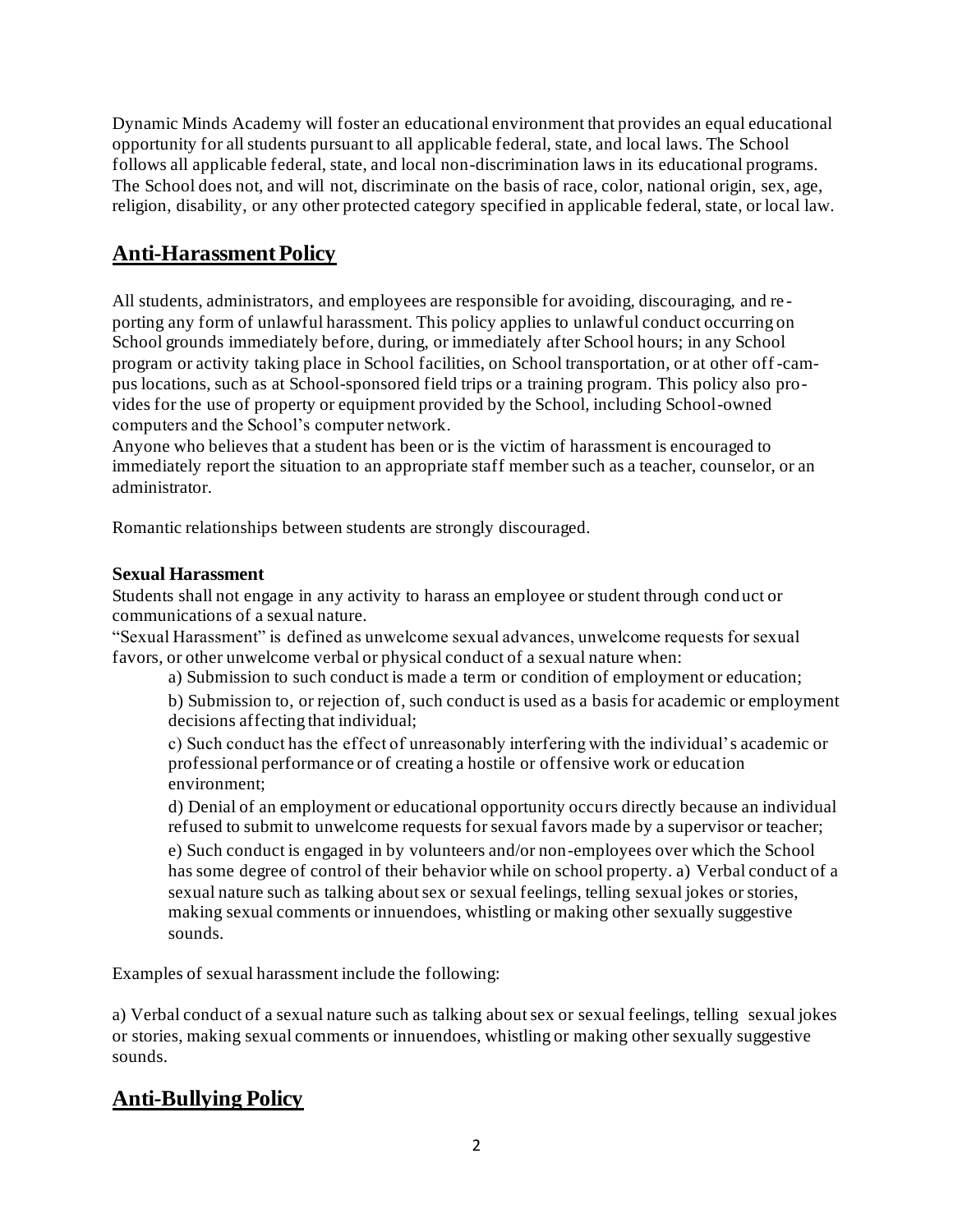Bullying is prohibited by Dynamic Minds Academy. Students who commit any acts of bullying will be subject to discipline, including, but not limited to, suspension, expulsion, arrest, and/or prosecution.

### **Definition**

"Bullying" is defined as overt, unwanted, repeated acts or gestures, including verbal or written communications or images transmitted in any manner (including digitally or electronically); physical acts committed; aggression; or any other behaviors committed by a student or group of students against another student with the intent to harass, ridicule, humiliate, intimidate, or harm the targeted student. Such actions create for the targeted student an objectively hostile school environment that:

a) places the targeted student in reasonable fear of harm to his or her person or property;

b) has a substantially detrimental effect on the targeted student's physical or mental health;

c) has the effect of substantially interfering with the targeted student's academic performance; or

d) has the effect of substantially interfering with the targeted student's ability to participate in or benefit from the services, activities, or privileges provided by the school.

Bullying does not include, and should not be interpreted to impose, any burden or sanction on the following:

a) participating in a religious event;

b) acting in an emergency involving the protection of a person or property from an imminent threat of serious bodily injury or substantial danger;

c) participating in an activity consisting of the exercise of a student's freedom of speech rights;

d) participating in an activity conducted by a nonprofit or governmental entity that provides recreation, education, training, or other care under the supervision of one (1) or more adults;

e) participating in an activity undertaken at the prior written direction of the student's parent; or

f) engaging in interstate or international travel from a location outside Indiana to another location outside Indiana.

#### **Applicability**

Dynamic Minds Academy prohibits bullying in all forms including, but not limited to, bully ing through the use of data or computer software that is accessed through any computer, computer system, or computer network.

#### **Education**

Dynamic Minds Academy will provide training and/or instruction on anti-bullying prevention and policy to all students in grades Kindergarten through 12, as well as staff, in accordance with Indiana law.

#### **Reporting**

Anyone who believes that a student has been, or is the victim of, bullying is encouraged to immediately report the situation to an appropriate staff member such as a teacher, school counselor, or administrator (including the Education Director). All staff, volunteers, and contracted service providers who observe or receive a report of suspected bullying shall notify a designated school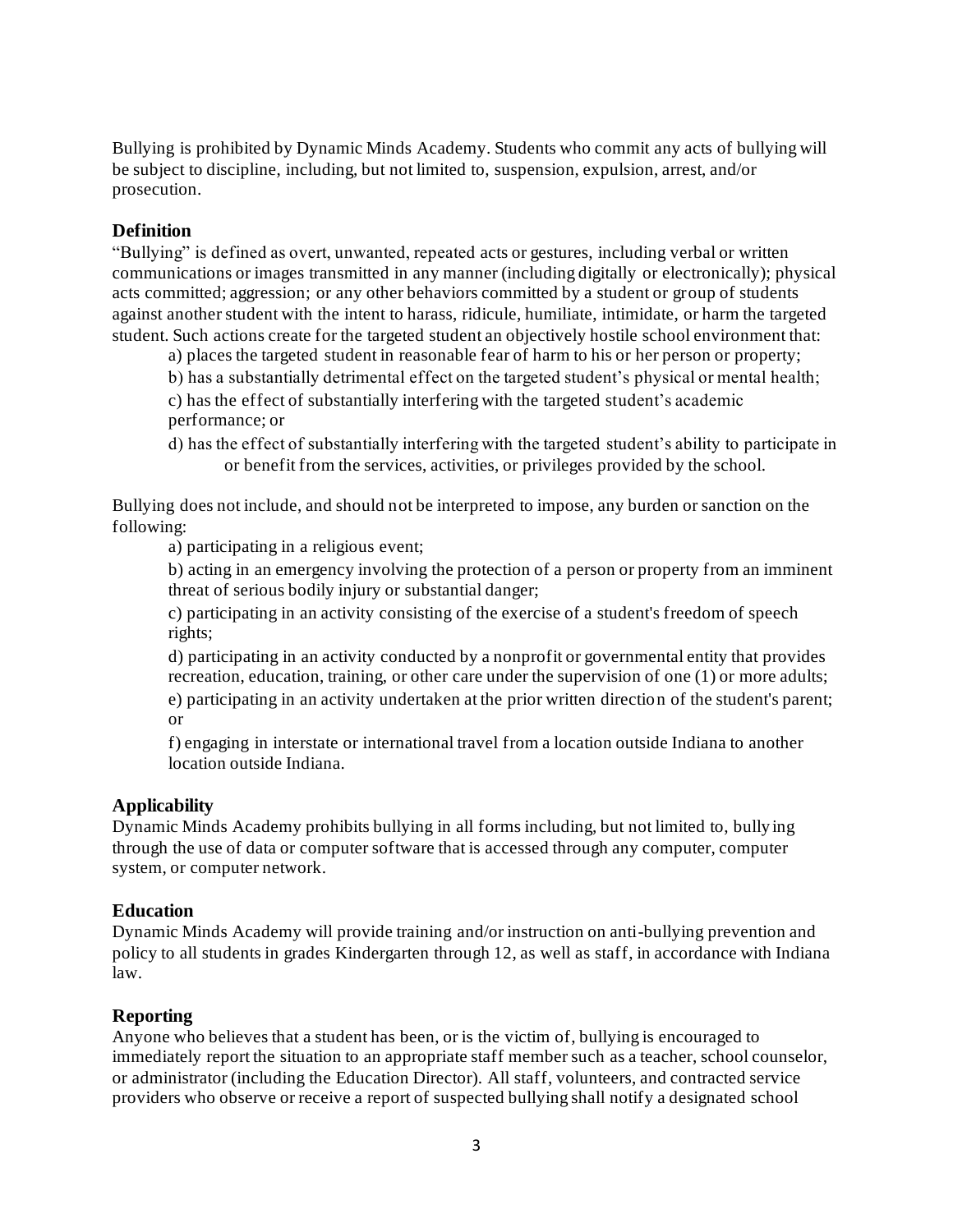administrator in charge of receiving reports of suspected bullying within the same day. If a staff member does not know who to make a report to, he or she should make a report directly to the Education Director. Bullying reports to the Department of Child Services and/or law enforcement must be made as required by law, such as when a staff member believes that a student is the victim of abuse or neglect. Any person who makes a report of bullying and requests to remain anonymous will not be personally identified as the reporter or complainant to extent permitted by law. Dynamic Minds Academy will act appropriately to discipline staff members, volunteers, or contracted service providers who receive a report of bullying and fail to initiate or conduct an investigation of a bullying incident and for persons who falsely report an incident of bullying. Dynamic Minds Academy will act appropriately to discipline students, staff members, visitors, or volunteers who make false reports of bullying.

#### **Investigation**

Once a report of suspected bullying is received by the designated school administrator, an expedited investigation shall follow. The investigation should be facilitated by the designated school administrator or other appropriate school staff. Information relating to the investigation will be gathered using means including, but not limited to: witness interviews, requests for written wit- ness statements, record identification and review, and an assessment of whether bullying oc - curred. The investigation will be initiated within one (1) school day of the report to the designated school administrator and will ordinarily be completed within ten (10) school days.

#### **Intervention/Responses**

If a report of suspected bullying is substantiated through an investigation, then Dynamic Minds Academy shall take appropriate intervention and responses as consistent with policy and procedure. Dynamic Minds Academy will take prompt and effective steps reasonably calculated to stop the bullying, to remedy the bullying, and to prevent the bullying from recurring. Interventions and responses include, but are not limited to: separating the bully and the target; follow-up school counseling for the target; bullying education for the bully; and prompt disciplinary action against the bully. These steps should not penalize the target of the bullying. Disciplinary actions against the bully may include, but are not limited to: suspension and expulsion for students; dis- charge for employees; exclusion for parents, guests, volunteers, and contractors; and removal from any of fice for governing body members. Also, if the acts of bullying rise to the level of serious criminal offense, the matter may be referred to law enforcement. Dynamic Minds Academy shall inform the parents of all students involved in alleged incidents, and, as appropriate, may discuss the availability of counseling and other intervention services.

#### **Parental Involvement**

Parents are encouraged to be involved in the process of minimizing bullying. Parents should re - port suspected acts of bullying to an appropriate school official. In addition, parents of students suspected of bullying will be notified by telephone or through other appropriate means of communication. Conversely, parents of students suspected of being the target of acts of bullying will also be no tified with a phone call or through other means of appropriate communication. Parental notifications will occur in an expedited manner within two (2) school days after the designated school administrator receives the report of suspected bullying. Parents of students who are disciplined for acts of bullying will be involved in the disciplinary process consistent with the law and School policy.

### **Public Displays of Affection**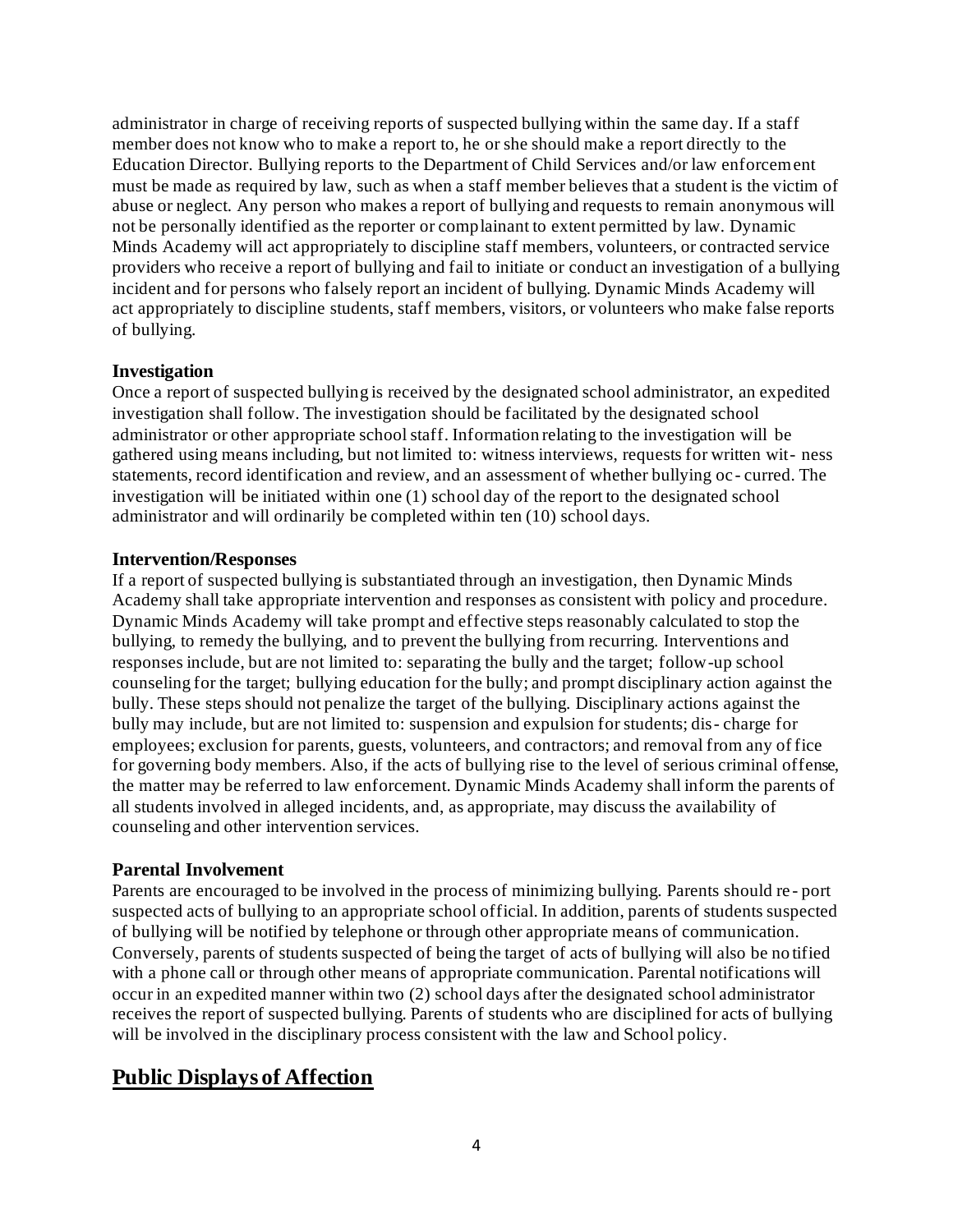Public displays of affection between students are strictly prohibited. Should this occur, parents will be notified. DMA works with The Hope Source clinical staff on a therapeutic solution to behaviors, but disciplinary action may be necessary in some instances. Each incident will be handled on a case by-case basis.

### **Social Media Policy**

Dynamic Minds Academy recognizes that the Internet and related technology enhances the learning process if such technology is appropriately accessed. Students are expected to use social media responsibly and to employ their own good judgment. Students are encouraged to review this policy for guidance on appropriate use of social media. Teachers are not allowed to communicate with students via social media.

The School prohibits bullying through the use of data or computer software that is accessed through any computer, computer system, or computer network. Students using social media to bully or harass other students are subject to the Anti-Bullying Policy and discipline procedures. Students should alert a teacher or other staff member if they see threatening, inappropriate, or harmful content online (including messages, posts, and, images).

## **Attendance policy**

Please contact the parent communication line via email or text to report all full day absences at client.attendance@asdhopesource.com. Regular attendance is vital to a child's learning process; however, if a student is absent due to illness or another reason, please notify us as soon as possible. The Dynamic Minds Academy and Hope Source staff is scheduled based on the number of students in attendance. Having prior knowledge of absences (including vacation time) allows staff members to utilize time where student attendance is decreased for their personal time off as well. Dynamic Minds Academy reserves the right to inquire whether the ill student is exhibiting any symptoms of COVID-19.

Arrangements for missed academic course work must be made with the Education Director in advance. If a student's late arrivals and/or absences are adversely affecting academic success, then a conference will be scheduled with parent/student to develop a plan of improvement.

Due to our extended school year students are permitted to be absent a total of 8 days of school for sick time, outside therapy, or personal reasons. It is the responsibility of the parent to communicate these absences and provide necessary documentation to Dynamic Minds Academy attendance officials in a timely manner. Students are also able to utilize an additional 5 days for a Spring Break or that time can be converted into unexcused time off. Any absences beyond those allotted days will accrue towards truancy reporting. After 10 unexcused absences have accrued, the student will be considered habitually truant and will be reported to the appropriate officials. Additionally, that student will be put up for expulsion from Dynamic Minds Academy. Please see Procedures for Expulsion in the Student Discipline section of this handbook.

Should there be medical reason for habitual absences, or another extenuating circumstance, documentation must be provided to the Dynamic Minds Academy Education Director. The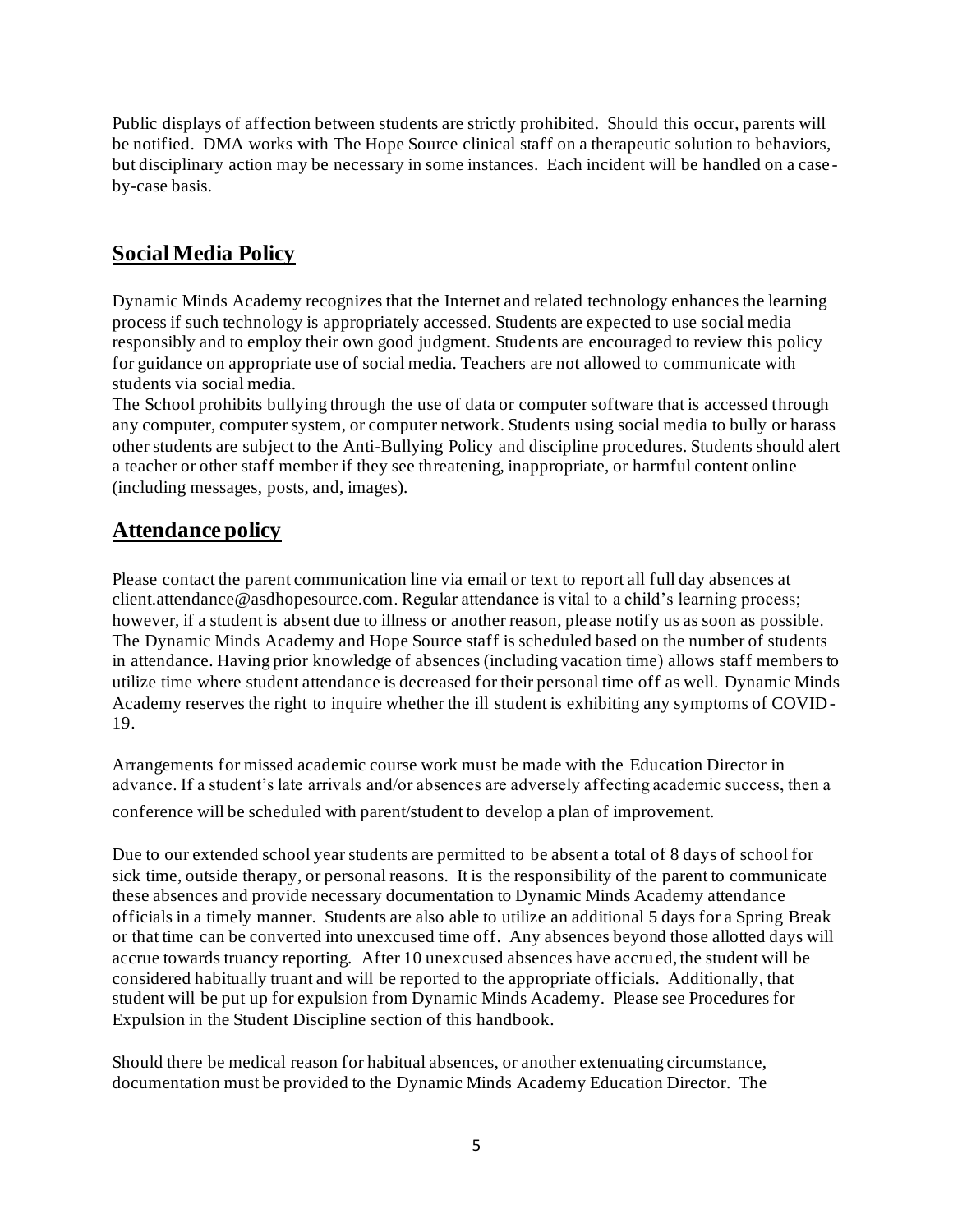Education Director will consult with the Clinical Director of The Hope Source to develop a plan to support the family clinically in lieu of expulsion if deemed the most appropriate action.

### **School-HomeCommunication**

Every student will have a "Take home folder" that will be sent home each day provided by DMA/THS. This folder will be sturdy, labeled with the student's initials, and will include a sheet protector. This folder will be used to send home any important parent communication including the daily parent communication log for therapy. This log should be reviewed daily and signed by the parent.

Classroom teams will send a weekly newsletter to parents each Friday detailing the plans and announcements for the upcoming week. This newsletter will be sent electronically via email and/or Remind. Parents should review this newsletter weekly and reach out to their child's teacher if they have any specific questions regarding their child's academic progress. Teachers will commu nicate any questions or concerns with parents via email, Remind, or phone.

Dynamic Minds Academy has a school-wide Remind account that allows parents and teachers an easy way to communicate without sharing phone numbers. All parents are automatically add ed to their child's classroom upon enrollment. Remind can be accessed via text message, email, or through the Remind app.

## **Grading**

Teachers use a variety of assessment techniques to determine grades. Some of these techniques include projects, daily work production, tests, observation, rubrics, and review of goals accomplished. Our teachers will strive to create authentic assessments that focus on how, where, and why students use new skills. We believe that in order to provide students with valid measures of their understanding, we must create assessments that promote generalization of skills necessary for success in life, as well as in school.

Students in grades K-2 will receive skills-based report cards that report on their acquisition of foundational Mathematics and English/Language Arts and Reading skills. Students in grades 3-8 that participate in the alternative state assessment will also receive skills-based report cards.

All other students in grades 3-8 will receive letter grades for Math, English/Language Arts & Reading, Social Studies, and Science based on the grading scale below. As explained above, these grades will include projects, daily work production, tests, observation, rubrics, and review o f goals accomplished.

Students in grades 9-12 will receive letter grades in the courses they enroll in via Plato as well as offline coursework completed with their classroom teacher.

| 90% - 100% A |  |
|--------------|--|
|              |  |
|              |  |
|              |  |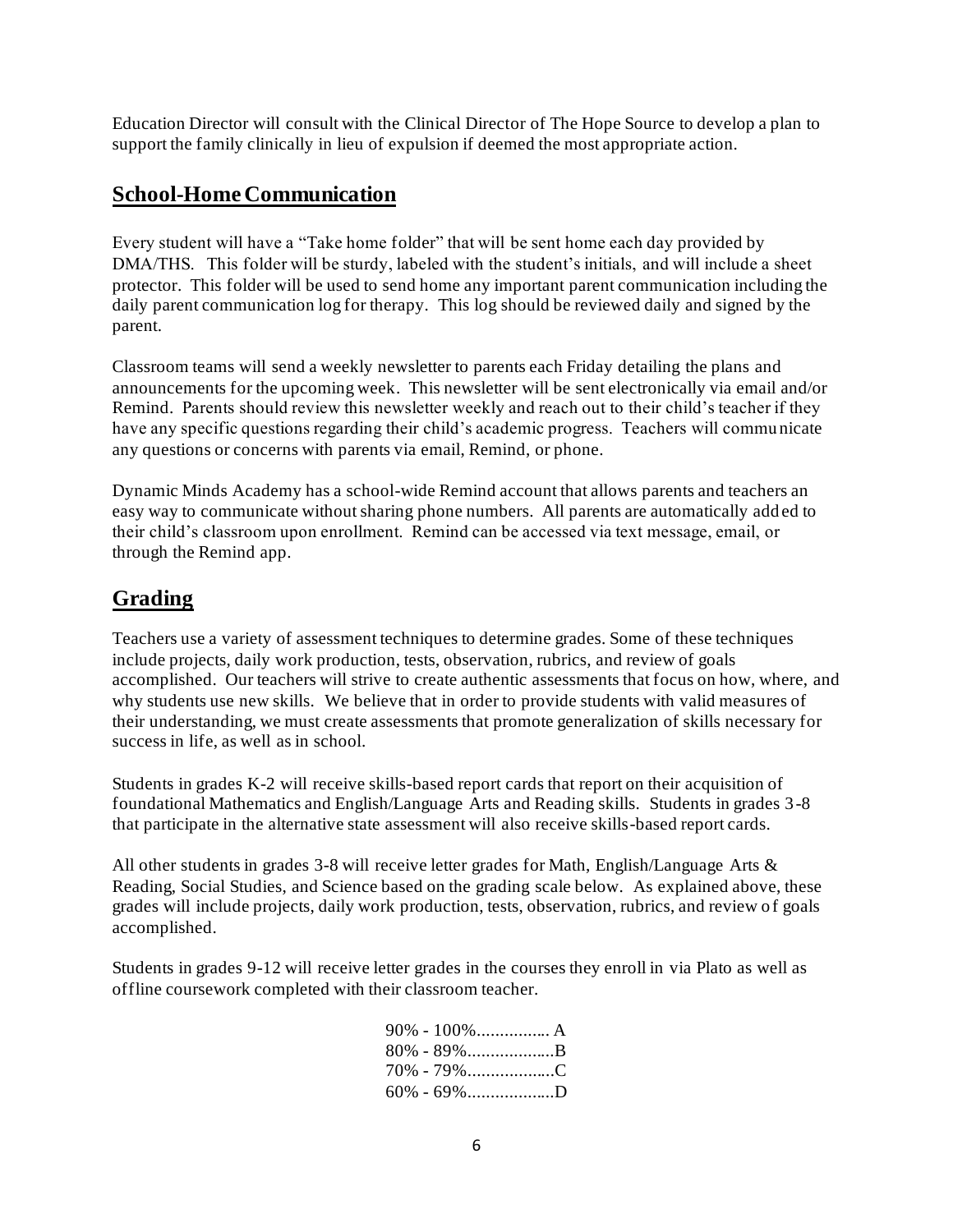59% and below…………F

### **Curriculum and Assessment**

Our students in grades K-8 receive instruction based on the Engage NY curriculums: Eureka Math and Core Knowledge ELA. More information about these curriculums is available at this website: https://www.engageny.org/. Our Science and Social Studies teachers in grades K-8 follow standardsbased curriculum maps based on the Indiana State Standards. Project-based learning, play-based learning, and action-based learning principals are applied throughout our elementary and middle school levels to allow more access to education at every child's readiness level.

Students in Grades K-12 who require extensive modifications in order to access grade level standards will receive instruction utilizing the Core Curriculum Solutions provided by the Attainment Company.

Our students in grades 9-12 are primarily enrolled in classes via Plato Courseware to allow access to all courses required for an Indiana Diploma. Teachers also offer elective credits via the coursework completed during tablework.

All our students participate in state-mandated standardized testing with the accommodations outlined in their Individualized Education Plans. Additionally, we take a formative assessment three times per year to assess student achievement and growth. This assessment is called Exact Path. Reports on this assessment are sent home at the conclusion of each testing window.

## **Lunch and Snack**

Students will need to bring a sack lunch to school each day. Students should also bring a personal water bottle that is labeled with his/her name. Students can fill their bottles as needed using our water fountains. Students are also asked to bring healthy snacks for AM and PM snack time. This can be sent daily or weekly. Please label all snack items that are sent in for more than a day. We encourage you to pack nutritious lunches and snacks for your child. We ask that students not bring in the following: Cola or other soft drinks, caffeinated drinks, all food and drinks that are artificially red or blue in color and high sugar items.

## **Drop-off and Pick-Up**

Student drop-off and pick up is an important safety and organizational matter. As the year progresses, changes may be made to better accommodate the traffic and ensure student safety. The following represents procedures in place as of the printing of this handbook:

a) Student drop off is at 8:00 each morning and pick up is at 3:30 each afternoon

b) Students should not exit the car to enter the building until a staff member is present

c) Please have your child ready to exit the car independently (i.e., shoes and jacket on, lunch and backpack in hand) and a staff member will assist your child in entering the building at 8:00.

d) Students should exit from the vehicle door closest to the building when possible.

e) Staff members will release students to parents one by one at drop off. Staff members will be able to assist with door opening and seat belt procedures as needed.

f) To ensure that drop off and pick up is as efficient as possible, please refrain from lengthy discussions with staff members or giving verbal messages at this time.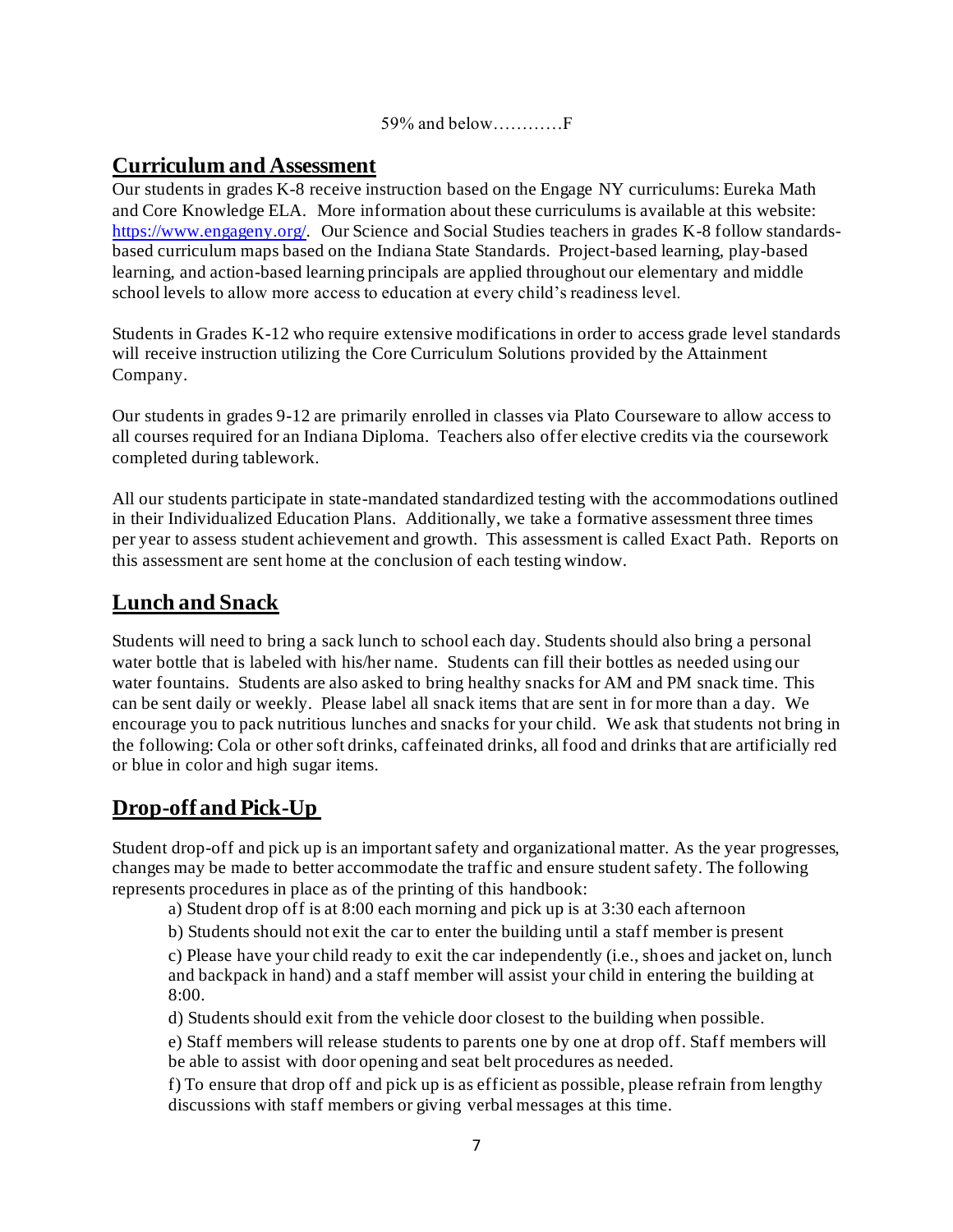g) Parents should use extreme caution and minimal speed at all times during pick up and drop off. Watch for children at other drop off doors.

h) Parents dropping off after 8:10 should follow the **Late arrival, Early departure & Late pick-up procedures** 

i) Parents arriving to pick up after 3:40 should follow the **Late arrival, Early departure & Late pick-up procedures** 

### **Late arrival, Early departure & Late pick-up procedures**

Please call, text, or email the DMA/THS parent communication line ASAP to report all late arrivals, early departures or late pick-ups: (317-578-0410 or client.attendance@asdhopesource.com). Drop off hours are at 8:00-8:10 AM and Pick up is at 3:30pm-3:40pm. This is the only time of the day that these specific doors are monitored.

o *Late arrival*- Students arriving to school after 8:10 am must enter through the main office doors and be signed in by a parent or other adult. Parents will be asked to wait with their child until the appropriate staff member is present to take them**.** If a student arrives past 8:10, they will be marked tardy.

o *Early departure*- Students leaving school for appointments or other reasons should be picked up from the main office door. Parents must enter the building and sign students out. Advance notice should be given when possible via the parent line or an email.

o *Late pick up*- Parents are expected promptly at dismissal time. In the event of an emergency that necessitates a pick-up later than 3:40 pm, parents should pick up at the front office doors. If a student is picked up after 3:40 there is an automatic \$10 fee charged to parents. At 4:00PM it is then a \$1 per minute charge until the student is picked up.

### **Before & After Care**

Consistent before and after care can be arranged through the Education Director for a weekly fee. Students can arrive as early as 7:30am and stay as late as 4:00pm. Due to staffing this is a service that must be used daily in order to reserve these rates. Rates are not adjustable to daily rates if one day is missed and cover the full period from 7:30-8am and 3:40-4:00pm regardless of pick-up time. Students should be dropped off and picked up at the main entrance. Rates are as follows:

- o Before Care only- \$25
- o After Care only- \$20
- o Before and After Care- \$40

If a child is not picked up by 4:00PM it is then a \$1 per minute charge until the student is picked up.

### **Student Dress Code**

The following general guidelines are in place in order to promote a safe environment that focuses on education and minimizes distractions. Administration reserves the right to determine if a student is wearing something that distracts or interferes with the learning environment. If a student's apparel is determined to be inappropriate for school, parents will be asked to bring a change of clothing or a student may be given clothes from Dynamic Minds Academy to wear.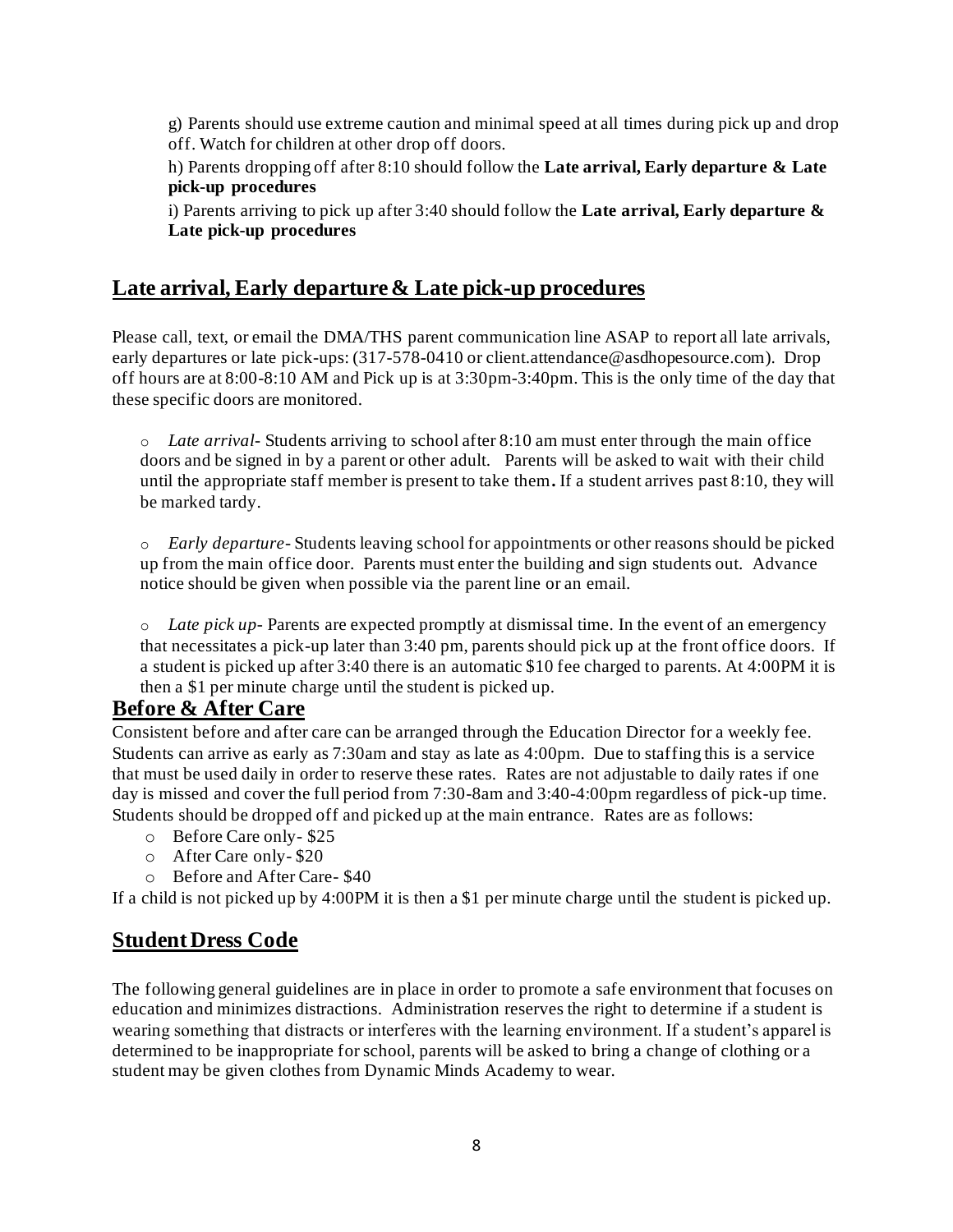1. All attire should be sized to fit without exposing undergarments, buttocks, stomachs or cleavage.

2. Shorts and skirts must be fingertip length when arms are resting at sides.

3. The following items are strictly prohibited: Spaghetti strap tank tops, crop tops, transparent/mesh clothing.

4. Clothing should not display or suggest alcohol, tobacco or other drug related messages, profanity, violence, gang related symbols, obscene or sexually suggestive content.

5. Students participating in recreational activities or physical education must bring appropriate clothing.

- 6. Girls that are physically mature must wear appropriate undergarments.
- 7. Shoes with wheels are not permitted.
- 8. Heels on shoes should not be more than 2 inches tall
- 9. Hats, caps, bandannas are not permitted without special permission.
- 10. Coats, hats, gloves, and scarves need to be placed in a locker with the student's backpack. An extra sweatshirt may be sent in if the student is cold.

## **Locker Policy**

Every student will be issued a locker to be used for personal belongings that are brought to and from school each day. All personal belongings must be stored in the locker throughout the school day with the exception of the student's lunch box, a light jacket/sweatshirt, and/or a water bottle. Lockers are not to be used for long-term storage of snacks or any other items. Students may not utilize locks or decorate their lockers with personal items. Lockers should only be visited at the start and end of each day and at mealtimes. DMA staff reserves the right to search a student's locker at any time.

## **Electronic Policy**

Students are not allowed to bring electronic devices such as an iPods, tablets, laptops, smart watches, or personal gaming systems. An exception to this rule may be made on an individual basis and must have prior written permission from the Education Director of DMA and/or Clinical Director of The Hope Source. It is strongly advised that cell phones are not brought on school property. Cell phones that are brought to school may not be utilized 8:00-3:30pm and must be kept in a student's backpack on airplane mode. If a student is found using a personal cell phone during the day, it will be confiscated and held until the end of the day for parent pick-up. Dynamic Minds Academy is not responsible for loss or damages to any personal electronic device on school property.

## **Personal Items**

Personal items such as books, games, toys etc. should not be brought to school. Dynamic Minds Academy does not accept responsibility for the personal items of students. If for some reason these items are brought to school, they should remain in the student's backpack. Items that are too distracting will be collected and returned at the end of the day. Backpacks, purses and other personal bags need to be stored in the student's locker upon arrival.

## **Dynamic Minds Academy Field trip and Outing Policy**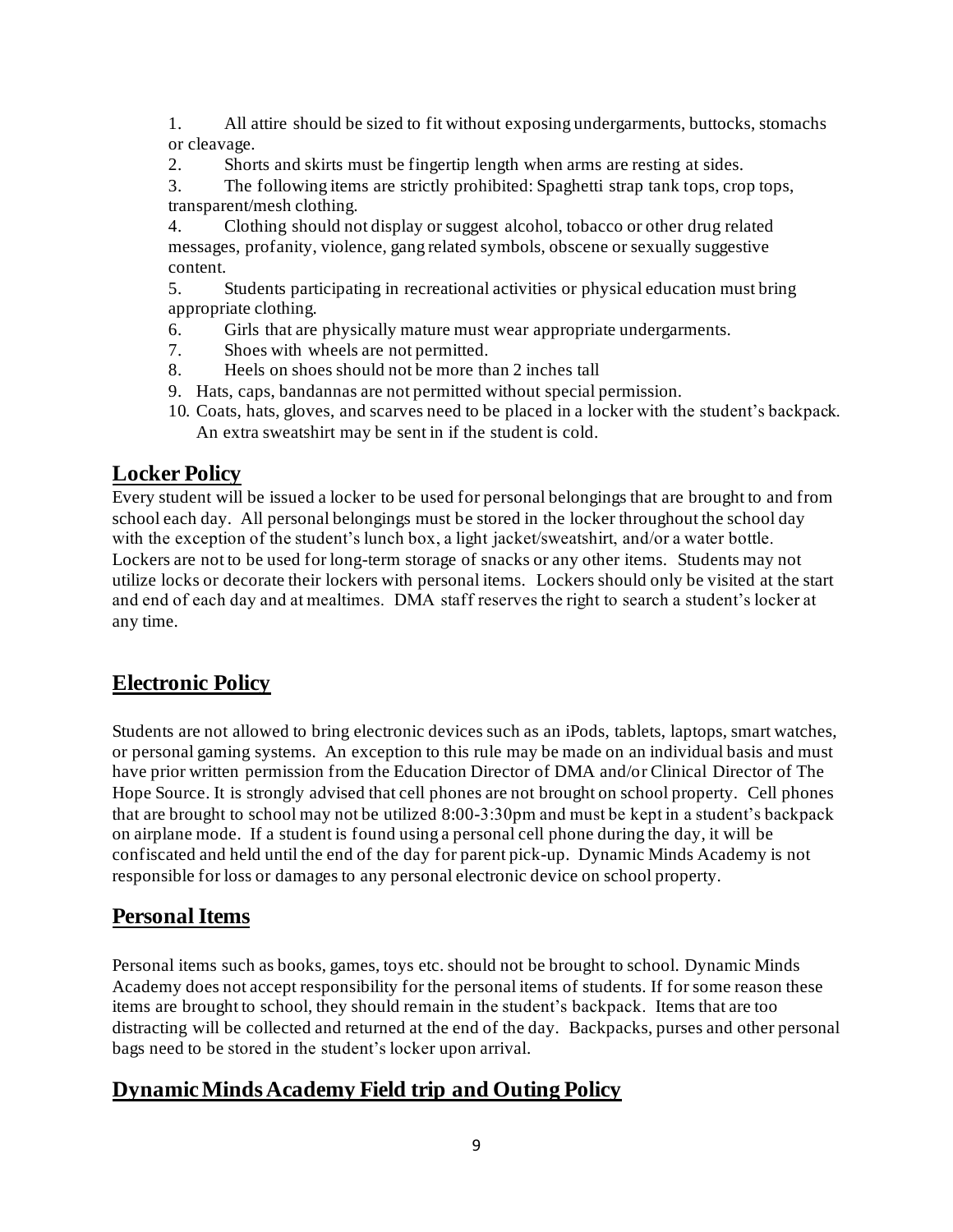o *Group Scheduled Trips*-Parents will have advance notice of scheduled field trips that are planned. Reminder information will be sent home prior to the event as well.

o *Small group outings/authentic learning opportunities*-Parents will be notified of small group outings the day before by notification and permission slip in the Take Home binder. These include library trips, volunteer opportunities, personal goal activities, etc.

o *Recurring outings*-If your child has a recurring outing, then you will be notified in advance the day of the week that this occurs so that you can anticipate that each week. These include pre scheduled community outings and recreational activities.

#### Procedure for all outings

 $\circ$  Staff members will sign students in and out of the building with specific times and destination.

o All outings are intended to allow for authentic opportunities within the community while targeting desired goals.

- o All outings will be noted in the communication binder
- o All students must have consent to transport waiver on file

### **Accident Policy**

If a student has a non-emergency accident at school, a staff member will complete an incident form. This form will be photocopied for your child's file and sent home in their take home binder. Parents will be contacted immediately for all urgent matters.

## **Health & Safety Policy**

Please see attached "DMA Return to School Plan and Health Protocol" for COVID-19 related policies and protocols. All other health protocols are listed here:

Medication & Supplement Dispensing Policies and Procedures

- All medication (prescription and over the counter) and supplements must have a signed consent
- All prescription medication must have a physician's signature.
- All over-the-counter and prescription medication must be in the original containers with name and dosing instructions visible on label.
- Medication must come in the exact dosage prescribed so the person administering is not responsible for splitting pills.
- Medication should be transferred from parent to staff member directly. Medication should not be sent in backpacks or lunchboxes.
- Consent forms must be updated each time there is a change in medication or dosing. (This includes stopping medication.)
- An emergency care plan is required from the physician for asthma and/or epinephrine
- Medication sent in will be inventoried and secured in a medication lock box.
- Medication dispensed will be recorded in each child's medication log.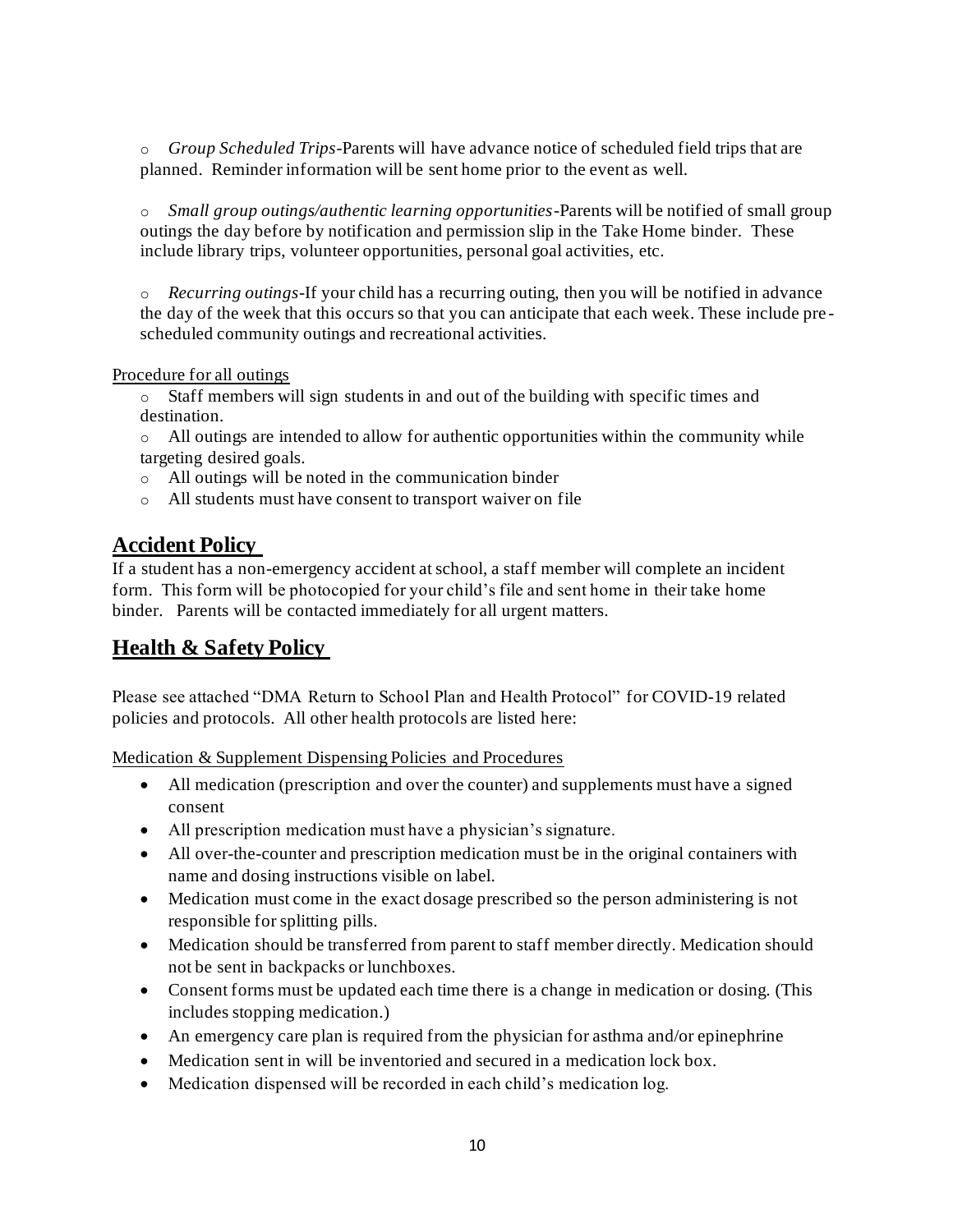### **Additional Health Protocols:**

In addition to COVID-19 symptoms, students with the following additional symptoms should remain home:

- Vomiting
- Diarrhea
- Contagious eye infection
- Contagious skin infection
- Excessive runny nose
- Evidence of lice infestation, scabies or other parasitic infection

If a child arrives sick or becomes sick during the day, parents will be contacted and asked to pick up their child. If parents cannot be reached, then the child's emergency contact on file will be notified. If your child has been sent home from school due to an illness **unrelated to COVID-19**, they may not return to school until:

- They have not vomited or had diarrhea for 24 hours.
- They have taken a prescribed course of antibiotics for 24-48 hours.
- They are fever free without the use of medication for 24 hours

### **Visitor Procedure**

Dynamic Minds Academy and The Hope Source are happy to welcome visitors in the building given the following guidelines for situations below. All visitors must report to the front desk to provide identification, sign in, and receive a visitor's badge before entering any school area beyond the front lobby.

#### **Lunch**

Parents are welcome to join their student for lunch. Please make your request to join your student by the end of the school day prior to the day you plan to visit. Requests can be made to the Education Director or Clinical Director. A location separate from other students will be provided for the lunch visit if it is scheduled from 11:30-12 or the lunch may take place from 12-12:30pm in the Café.

#### **Classroom Visits**

Parents are welcomed in our classrooms. Parents wishing to visit their student's classro om should contact the Education Director for an appointment at least one day before the desired time and register with the school office upon arrival. All visitors must be escorted during the school day. If you would like to meet with the teacher about student progress, an appointment must be made outside of instructional time.

#### **Field Trips**

Parents are welcome to chaperone field trips that are sponsored by Dynamic Minds Academy teaching staff. Volunteers will be required to complete and have an approved criminal history background check prior to attending the field trip. The cost of the background check will be the responsibility of the volunteer.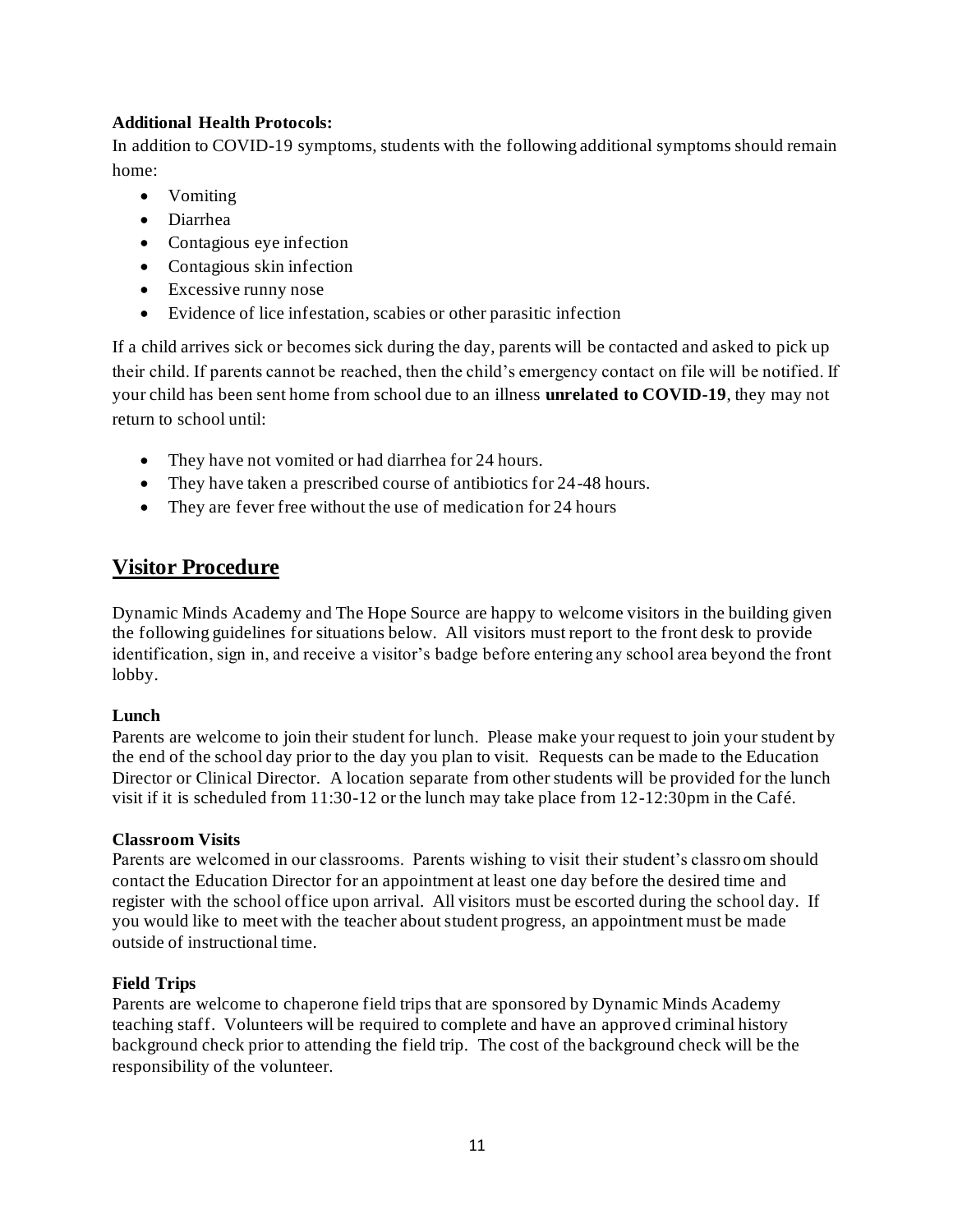### **Alternate Pick-up Person**

Written authorization is required for a change in pick up procedure. Please let us know in advance so that a form may be completed. If a new person is added to the authorized pick-up list, they will be asked to show photo ID before leaving with the child.

### **Inclement Weather Policy**

Cancellations and delays will be determined as much in advance as possible. Every effort will be made to make the decision prior to 6:30 am. Cancellations and delays will be displayed on WTHR channel 13 as well as the WTHR 13 website. We will also post this information on the Dynamic Minds Academy Facebook page and send a notification via Remind.

### **Celebrations**

Staff members will closely monitor student dietary restrictions and food allergies during holiday parties and birthdays. Permission will be requested for special events where students may be offered something different. Parents are welcome to send in special treats for your child's birthday, however due to diet restrictions, not every child may be able to partake. Unfortunately, due to confidentiality reasons, parents may not join their student for birthday celebrations. (Please see visitor policy for more information.)

### **Tobacco Use**

Dynamic Minds Academy is a non-smoking facility. Smoking and/or tobacco use are prohibited anywhere on property, inside or outside.

### **Student Discipline**

Dynamic Minds Academy takes a therapeutic approach to student behavior and collaborates with The Hope Source clinical staff to develop plans when student behaviors occur in the DMA classroom. In some instances, disciplinary action is necessary, and these written procedures will be followed. Dynamic Minds Academy is unable to share details regarding a student's behavior or disciplinary actions with anyone but that child's parent or guardian.

#### **Students with Disabilities**

Notwithstanding the foregoing or any other law or policy, a suspension, expulsion, or other disciplinary action against a student who is a child with a disability (as defined by IC 20-35-1-2) is subject to the procedural requirements of 20 U.S.C. 1415 *et seq.* and 511 I.A.C. 7-1-1 *et seq.*

#### **Suspension and Expulsion**

A student may be suspended or expelled for "student misconduct" or "substantial disobedience" if the student misconduct or substantial disobedience in question occurs:

a) On school grounds immediately before or during school hours, or immediately after school hours, or at any other time when the school is being used by a school group;

- b) Off school grounds at a school activity, function, or event; or
- c) Traveling to or from school or a school activity, function, or event.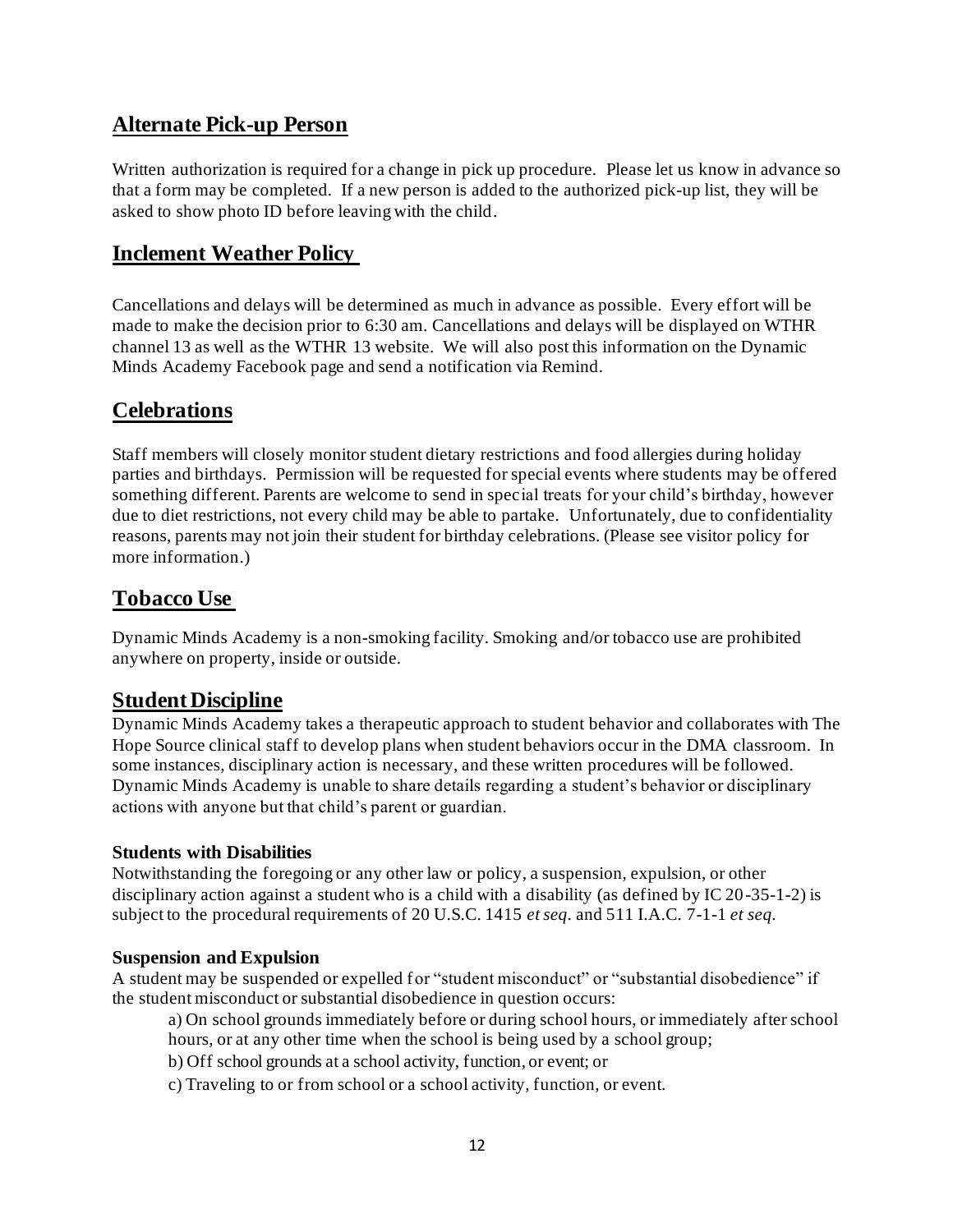Notwithstanding the foregoing or the maximum term of an expulsion specified below, a student who is identified as bringing a firearm (as defined by IC 35-47-1-5) or destructive device (as de- fined by IC 35-47.5-2-4) to school or on school property, or who is in possession of a firearm or destructive device on school property, shall be expelled for at least one (1) calendar year, with the return of the student to be at the beginning of the first school semester or quarter after the end of the one (1) year period. The Education Director or his designee may modify the period of expulsion on a case -by-case basis for any student expelled for a violation of this paragraph.

Notwithstanding the foregoing or the maximum term of an expulsion specified below, a student who is identified as bringing a deadly weapon (as defined by IC 35-31.5-2-86) to school or on school property, or who is in possession of a deadly weapon on school property, may be expelled for not more than one (1) calendar year.

#### **Procedures for Suspension**

The Education Director or her designee may suspend a student for not more than ten (10) school days provided the student has the opportunity for a meeting with the Education Director or her designee, during which the student is entitled to the following:

- a) A written or an oral statement of the allegations against the student;
- b) If the student denies the allegations, a summary of the evidence against the student; and
	- c) An opportunity for the student to explain the student's conduct. a) Interference with an educational function or school purposes; or

b) A physical injury to the student, other students, school employees, or visitors of the school.

If the conduct in question requires immediate removal of the student, the meeting mentioned above must occur as soon as reasonably possible after the student's suspension. Following a suspension, the Education Director or her designee shall send a written statement to the parent of the suspended student describing the student's misconduct and the action taken by the Education Director or h er designee.

Notwithstanding the foregoing paragraph, the Education Director or her designee may suspend a student for more than ten (10) days provided such suspension is pending expulsion and the Education Director and her designee determines that such continued suspension will prevent or substantially reduce the risk of:

- a) Interference with an educational function or school purposes; or
- b) A physical injury to the student, other students, school employees, or visitors of the school.

#### **Procedures for Expulsion**

The Education Director or her designee may conduct an expulsion meeting or appoint legal counsel or a member of the School's administrative staff, provided such member has not expelled the student in question during the current school year and such member was not involved in the events giving rise to the current expulsion. The Education Director, her designee or any appointed person may issue subpoenas, compel the attendance of witnesses, and administer oaths to those giving testimony at the expulsion meeting.

Prior to the expulsion meeting, the Education Director, her designee or any appointed person must give the student and the student's parent notice of their right to appear at the expulsion meeting. Such notice must meet the following requirements:

- a) Be provided by certified mail or personal delivery;
- b) Contain the reasons for the expulsion; and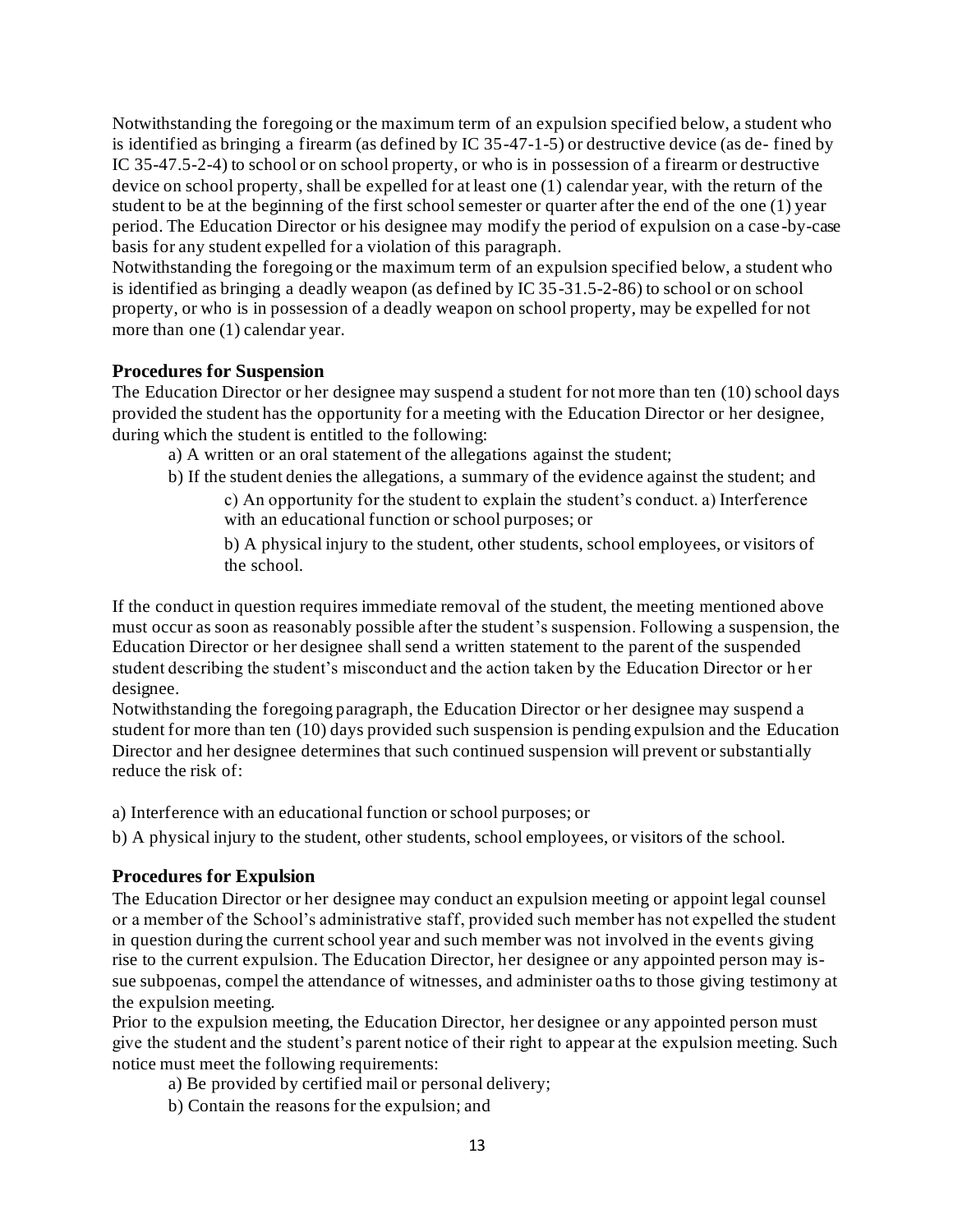c) Contain the procedure for requesting an expulsion meeting.

If the student or the student's parent requests an expulsion meeting, the Education Director, her designee or any appointed person shall conduct the expulsion meeting and, within a reasonable time following the meeting's conclusion, perform the following:

a) Issue a written summary of the evidence heard at the expulsion meeting;

b) Take action the individual finds appropriate; and

c) Give notice of the action taken to the student and the student's parent.

Within ten (10) days of receipt of the action taken, the student or the student's parent may submit a written appeal to the grievance officer of the Board of Directors of the Dynamic Minds Academy. Within a reasonable time following receipt of a written appeal, the grievance officer shall hold a meeting to consider:

a) The written summary of the evidence issued by the Education Director, his designee or any appointed person; and

b) The arguments of the person advocating for expulsion and the student or the student's parent.

Upon considering these items, the grievance officer of the Board of Directors may take action he finds appropriate. The student or the student's parent may seek judicial review of an expulsion decision as provided by IC 20-33-8-21

#### **Maximum Term of Expulsion**

Except for the misconduct specified above relating to a firearm, explosive device, or deadly weapon, a student may not be expelled for a longer period than the remainder of the school year in which the expulsion took effect if the misconduct occurs during the first semester. If a student is expelled during the second semester, the expulsion remains in effect for the summer school (if applicable) and may remain in effect for the first semester of the following school year.

## **Reporting Child Abuse and Neglect**

School employees shall immediately report any suspected cases of child abuse and neglect. In compliance with IC 31-33-5-1 *et seq.*, any employee who has knowledge of suspected child abuse shall report this knowledge to the Education Director*.* The Education Director in turn will be responsible for making a report to Child Protective Services and appropriate law enforcement. The Education Director will be responsible for all follow-up communications with Child Protective Services and law enforcement officials and shall inform appropriate school personnel about the outcome of reported child abuse or neglect.

The law protects those who report suspected child abuse or neglect. Any person who reports child abuse or neglect or who participates in any judicial proceeding or other proceeding resulting from such report is immune from any civil or criminal liability (provided that the individual is acting in good faith).

If investigators want to interview a student who is a suspected victim of abuse or neglect, the Education Director shall determine whether or not the student's parents should be notified. If it is appropriate, the Education Director shall notify the parents of the time and place of the interview.

## **Parent Communication with Education Directors, Faculty, and Staff**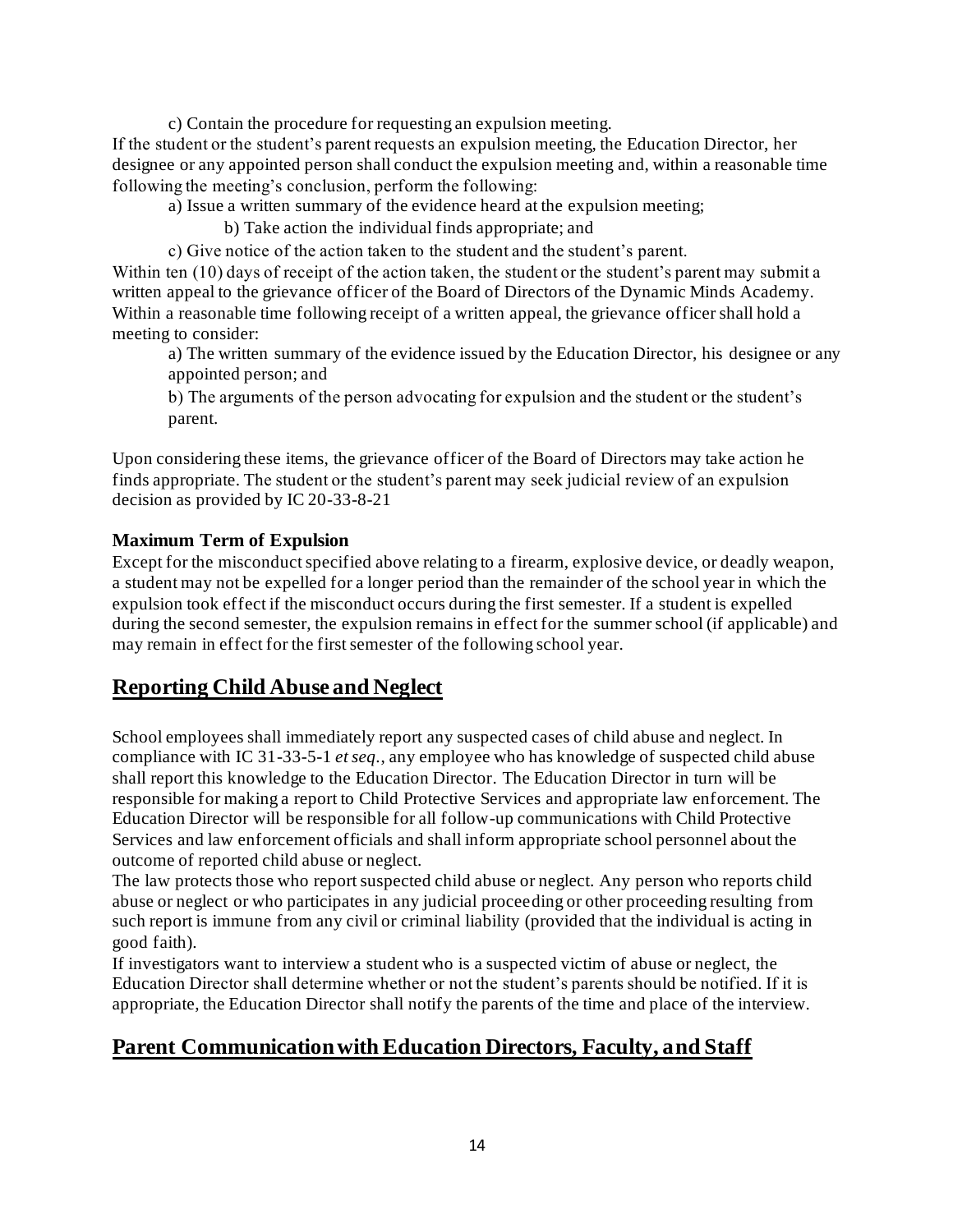Dynamic Minds Academy values the conversation that takes place between parents and teachers about the education of children. Nonetheless, this conversation must follow certain guidelines in order to be fruitful and to allow teachers to devote themselves to their classes during the day. Parents may use any of the following modes to communication to contact the administration and staff of Dynamic Minds Academy:

a) Email

b) Message left with the office personnel

c) Face-to-face meeting (this must be scheduled in advance using one of the means above)

Dynamic Minds Academy employees may not use social media to communicate with students. However, communications are, in fact, permissible if the employee uses email or another form of school-adopted communication (such as PowerSchool, Class Dojo, or Remind). Lower school teachers (grades K-5) may not email students directly. Upper school teachers (grades 6-12) may email students if relevant to classroom instruction and if parents and the school office are copied on each correspondence.

During the school day and both immediately before and after school, teachers have their minds on teaching or impending meetings and extracurricular activities. Parents should schedule in advance a phone call or meeting with a teacher rather try to communicate through an impromptu "five-minute" chat. Parents who are in the building for another reason should not use their access to faculty in order to circumvent the normal means of contacting a teacher unless that teacher clearly invites such a conversation. This policy applies to parents who are themselves teachers or other employees at the school. Parents who disregard this protocol, or who are uncivil, may be required to conduct all further communications with teachers through the Education Director.

Dynamic Minds Academy teachers and administrators will respond to parents as quickly as possible. In general, parents should expect to hear from a teacher within 24 hours, or the Education Director within 48 hours, of contacting the school, barring weekends and holidays. While a teacher's schedule may not permit an actual meeting within that time, the teacher will attempt to make contact in some way.

Dynamic Minds Academy will recognize and communicate with parents with joint custody upon review of a court order allowing such communication. In the case of password -protected school forms, the school encourages one of the parents to complete the forms so that the school does not receive conflicting information.

The Education Director of Dynamic Minds Academy reserves the right to ban any parent/guardian from the school building during school hours. Any unsafe behavior in the car line may result in an alternate drop off/pick up plan at the discretion of the Education Director.

#### **Expectations for Parents**

We believe parents own the fundamental responsibility for their children's education and that the school's role should be viewed as a supportive one. The school expects parents to:

> a) Model good character and insist that their children cultivate good habits and virtues;

b) Help their children develop effective study skills;

- c) Read to their children, especially those in the early grades;
- d) Oversee regular reading and writing and mathematics skill development;
- e) Stimulate discussion and exploration of ideas and events with students;